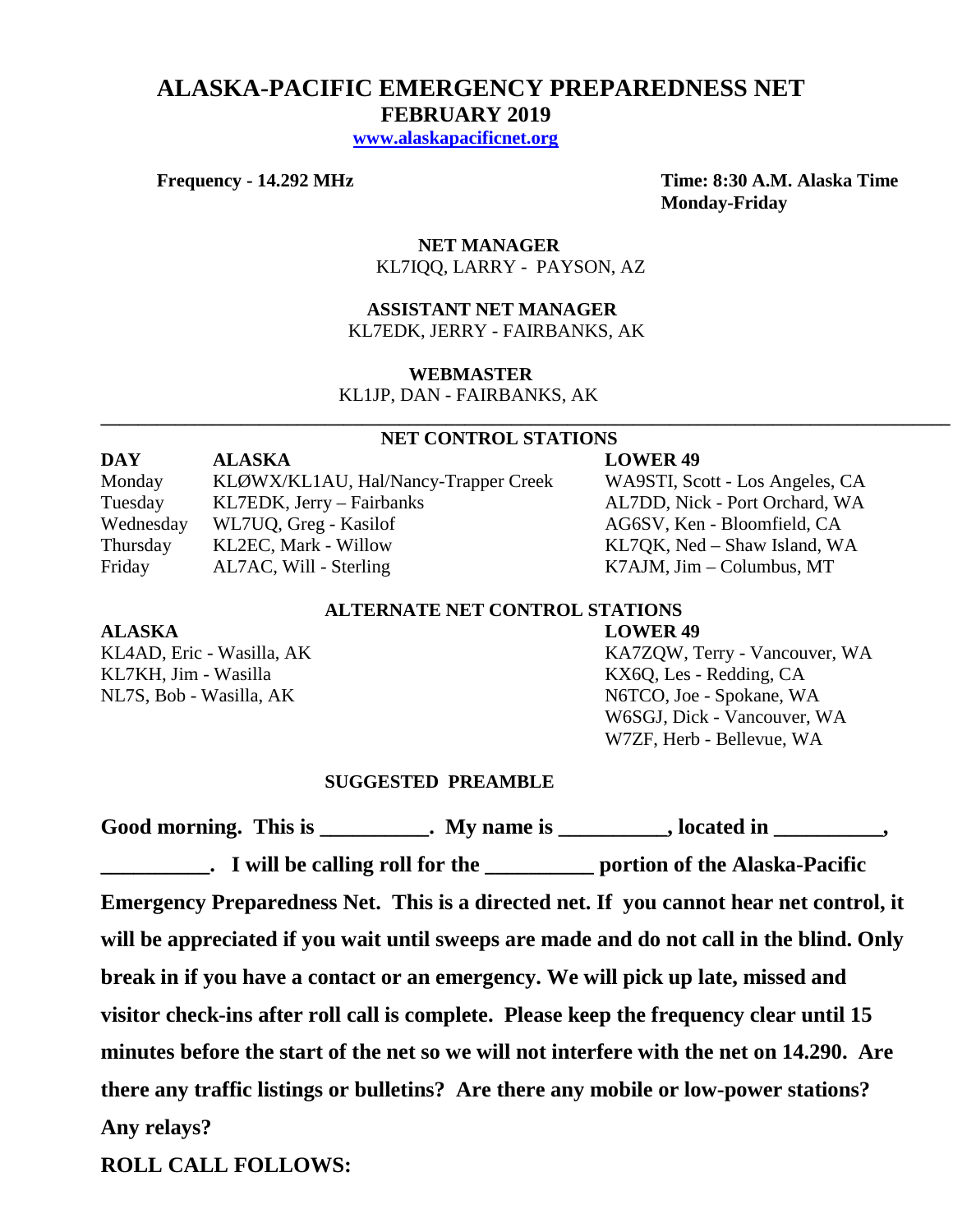| <b>LOWER 49 - FEBRUARY 2019</b> |         | <b>DATE</b>         | <b>DATE</b> | <b>DATE</b> | <b>DATE</b> | <b>DATE</b> | <b>DATE</b> |  |
|---------------------------------|---------|---------------------|-------------|-------------|-------------|-------------|-------------|--|
| KJ6LJK                          | Richard | Angels Camp, CA     |             |             |             |             |             |  |
|                                 |         |                     |             |             |             |             |             |  |
| N6TEZ                           | AI      | Anza, CA            |             |             |             |             |             |  |
| KL7HFI                          | Jerry   | Apache Junction, AZ |             |             |             |             |             |  |
| KL7HM                           | Hugh    | Apache Junction, AZ |             |             |             |             |             |  |
| N7GK                            | Gary    | Ashland, OR         |             |             |             |             |             |  |
| W7ZF                            | Herb    | Bellevue, WA        |             |             |             |             |             |  |
| AG6SV                           | Ken     | Bloomfield, CA      |             |             |             |             |             |  |
| <b>KLØHI</b>                    | Claudia | Brookings, OR       |             |             |             |             |             |  |
| K7AJM                           | Jim     | Columbus, MT        |             |             |             |             |             |  |
| K7OOS                           | Harold  | Coos Bay, OR        |             |             |             |             |             |  |
| W7BBA                           | Jim'    | Cottage Grove, OR   |             |             |             |             |             |  |
| W7RMH                           | Rick    | Everett, WA         |             |             |             |             |             |  |
| W7ADB                           | John    | Federal Way, WA     |             |             |             |             |             |  |
| KA6WAG                          | Robert  | Florence, OR        |             |             |             |             |             |  |
| K7LWF                           | Lyman   | Gig Harbor, WA      |             |             |             |             |             |  |
| AB7LH                           | Gene    | Grape View, WA      |             |             |             |             |             |  |
| KH6RC                           | Randy   | Hawaii              |             |             |             |             |             |  |
| N7HRO                           | Dennis  |                     |             |             |             |             |             |  |
|                                 |         | Hot Springs, SD     |             |             |             |             |             |  |
| AL1R                            | Jim     | Indianola, WA       |             |             |             |             |             |  |
| W7ISP                           | Mike    | Ione, WA            |             |             |             |             |             |  |
| <b>KL7FQQ</b>                   | Rose    | La Feria, TX        |             |             |             |             |             |  |
| KK7HK                           | Tom     | Lebanon, OR         |             |             |             |             |             |  |
| W7DRT                           | Don     | Longbranch, WA      |             |             |             |             |             |  |
| WA9STI                          | Scott   | Los Angeles, CA     |             |             |             |             |             |  |

 $\overline{\mathcal{N}}$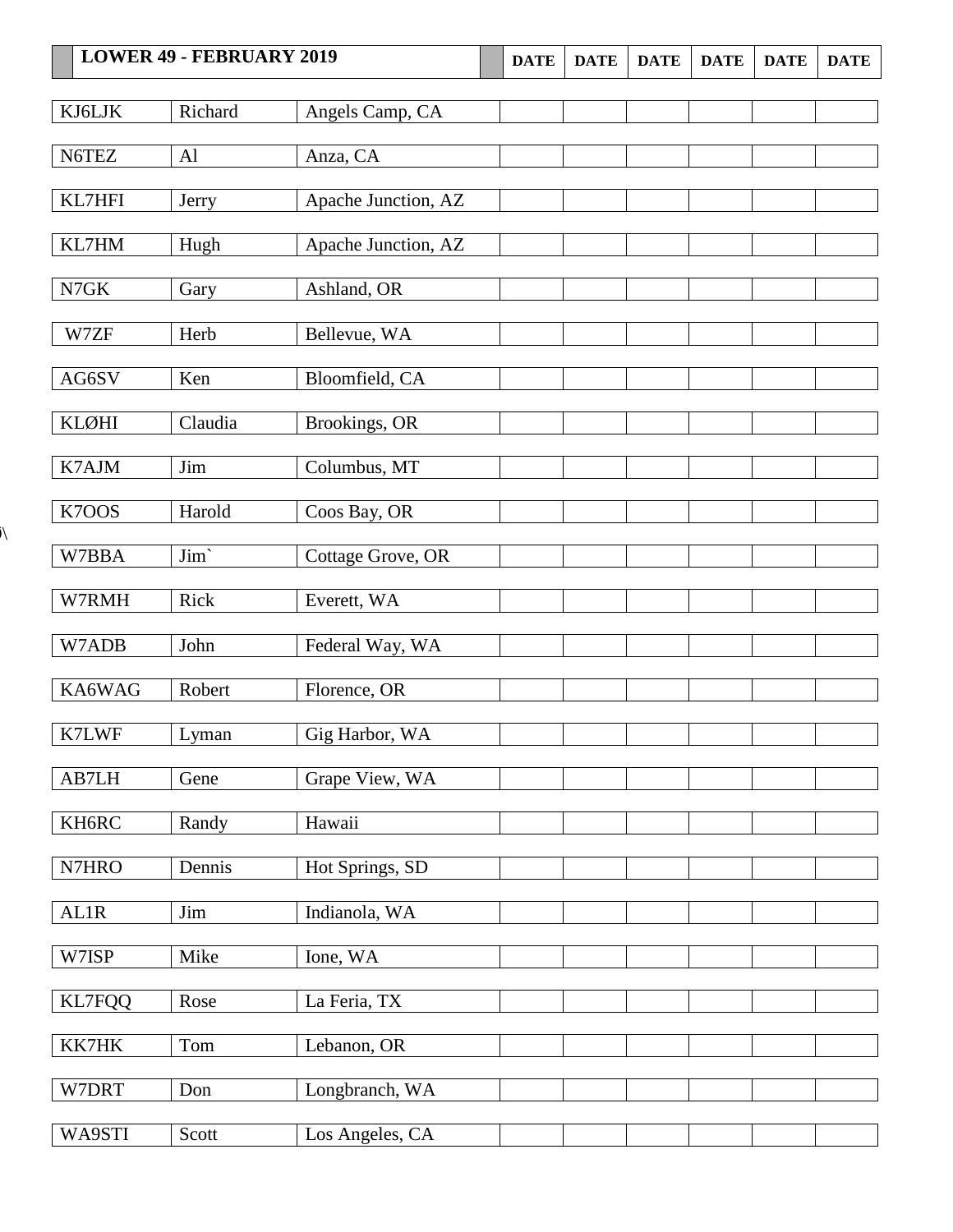| <b>KA7ZEM</b> | Jerry        | Mesa, AZ         |  |  |  |
|---------------|--------------|------------------|--|--|--|
| <b>KLØQZ</b>  | Glenn        | Mesa, AZ         |  |  |  |
|               |              |                  |  |  |  |
| AL7KV         | Phil         | Olympia, WA      |  |  |  |
| <b>KDØSQC</b> | Tony         | Parker, CO       |  |  |  |
|               |              |                  |  |  |  |
| KL7IQQ        | Larry        | Payson, AZ       |  |  |  |
| KF7RCO        | Roeland      | Phoenix, AZ      |  |  |  |
|               |              |                  |  |  |  |
| K6YBV         | Bob          | Placerville, CA  |  |  |  |
| N7ILZ         | Vern         | Portland, OR     |  |  |  |
|               |              |                  |  |  |  |
| W7BKO         | Bernie       | Portland, OR     |  |  |  |
| AL7DD         | Nick         | Port Orchard, WA |  |  |  |
|               |              |                  |  |  |  |
| <b>KB7PYF</b> | Charlie      | Poulsbo, WA      |  |  |  |
| <b>NØRYK</b>  | Jack         |                  |  |  |  |
|               |              | Prineville, OR   |  |  |  |
| KX6Q          | Les          | Redding, CA      |  |  |  |
|               | Tom          |                  |  |  |  |
| VE7RQ         |              | Richmond, BC     |  |  |  |
| AL7Y          | Scott        | Ruger Ranch, AZ  |  |  |  |
|               |              |                  |  |  |  |
| K7GU          | Karl         | Santa, ID        |  |  |  |
| K7SK          | Steve        | Seattle, WA      |  |  |  |
|               |              |                  |  |  |  |
| KM6CPU        | Gary         | Sebastopol, CA   |  |  |  |
| KL7QK         | Ned          | Shaw Island, WA  |  |  |  |
|               |              |                  |  |  |  |
| N6TCO         | Joe          | Spokane, WA      |  |  |  |
| <b>WWØTT</b>  | Don          | Spring Lake, MN  |  |  |  |
|               |              |                  |  |  |  |
| AK7YT         | Glenn        | Stockton, CA     |  |  |  |
|               |              |                  |  |  |  |
| WA6PWP        | Bill         | Stockton, CA     |  |  |  |
| NL7QT         | Don          | Tacna, AZ        |  |  |  |
| <b>KLØVW</b>  | Bonnie       | Tacna, AZ        |  |  |  |
|               |              |                  |  |  |  |
| KL7IZH        | <b>Steve</b> | Tonasket, WA     |  |  |  |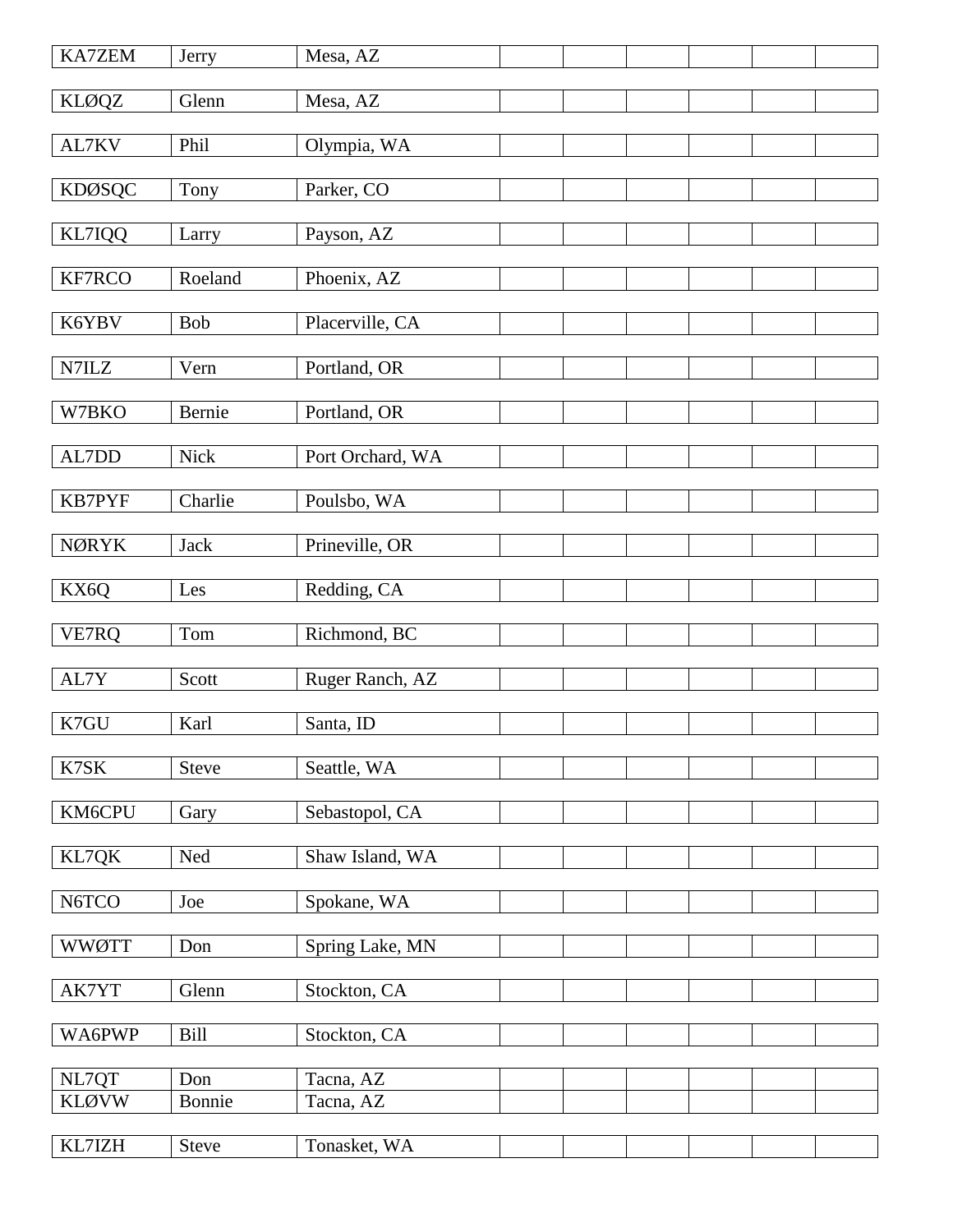| KL7LL        | John        | Valley, WA         |
|--------------|-------------|--------------------|
|              |             |                    |
| KA7ZQW       | Terry       | Vancouver, WA      |
|              |             |                    |
| W6SGJ        | Dick        | Vancouver, WA      |
|              |             |                    |
| W7UMX        | <b>MARS</b> | Whidbey Island, WA |
|              |             |                    |
| W9JDW        | Jim         | Washington, IN     |
|              |             |                    |
| WL7SO        | John        | Washington, UT     |
|              |             |                    |
| <b>AEØLE</b> | <b>JR</b>   | Wray, CO           |
|              |             |                    |
| <b>NØWRS</b> | Wyatt       | Wray, CO           |
|              |             |                    |
| AL7D         | Dave        | Yuma, AZ           |

| <b>SOUTH-49 TOTAL</b>                       |  |  |  |
|---------------------------------------------|--|--|--|
|                                             |  |  |  |
| <b>TOTAL CHECK-INS (INCLUDING VISITORS)</b> |  |  |  |
| <b>TOTAL FORMAL TRAFFIC</b>                 |  |  |  |

|                | VISITORS - FEBRUARY 2019 - LOWER 49 |                 | <b>DATE</b> | <b>DATE</b> | <b>DATE</b> | <b>DATE</b> | <b>DATE</b> | <b>DATE</b> |
|----------------|-------------------------------------|-----------------|-------------|-------------|-------------|-------------|-------------|-------------|
| <b>STATION</b> | <b>NAME</b>                         | <b>LOCATION</b> |             |             |             |             |             |             |
|                |                                     |                 |             |             |             |             |             |             |
|                |                                     |                 |             |             |             |             |             |             |
|                |                                     |                 |             |             |             |             |             |             |
|                |                                     |                 |             |             |             |             |             |             |
|                |                                     |                 |             |             |             |             |             |             |
|                |                                     |                 |             |             |             |             |             |             |
|                |                                     |                 |             |             |             |             |             |             |
|                |                                     |                 |             |             |             |             |             |             |
|                |                                     |                 |             |             |             |             |             |             |
|                |                                     |                 |             |             |             |             |             |             |
|                |                                     |                 |             |             |             |             |             |             |
|                |                                     |                 |             |             |             |             |             |             |
|                |                                     |                 |             |             |             |             |             |             |
|                |                                     |                 |             |             |             |             |             |             |
|                |                                     |                 |             |             |             |             |             |             |
|                |                                     |                 |             |             |             |             |             |             |
|                |                                     |                 |             |             |             |             |             |             |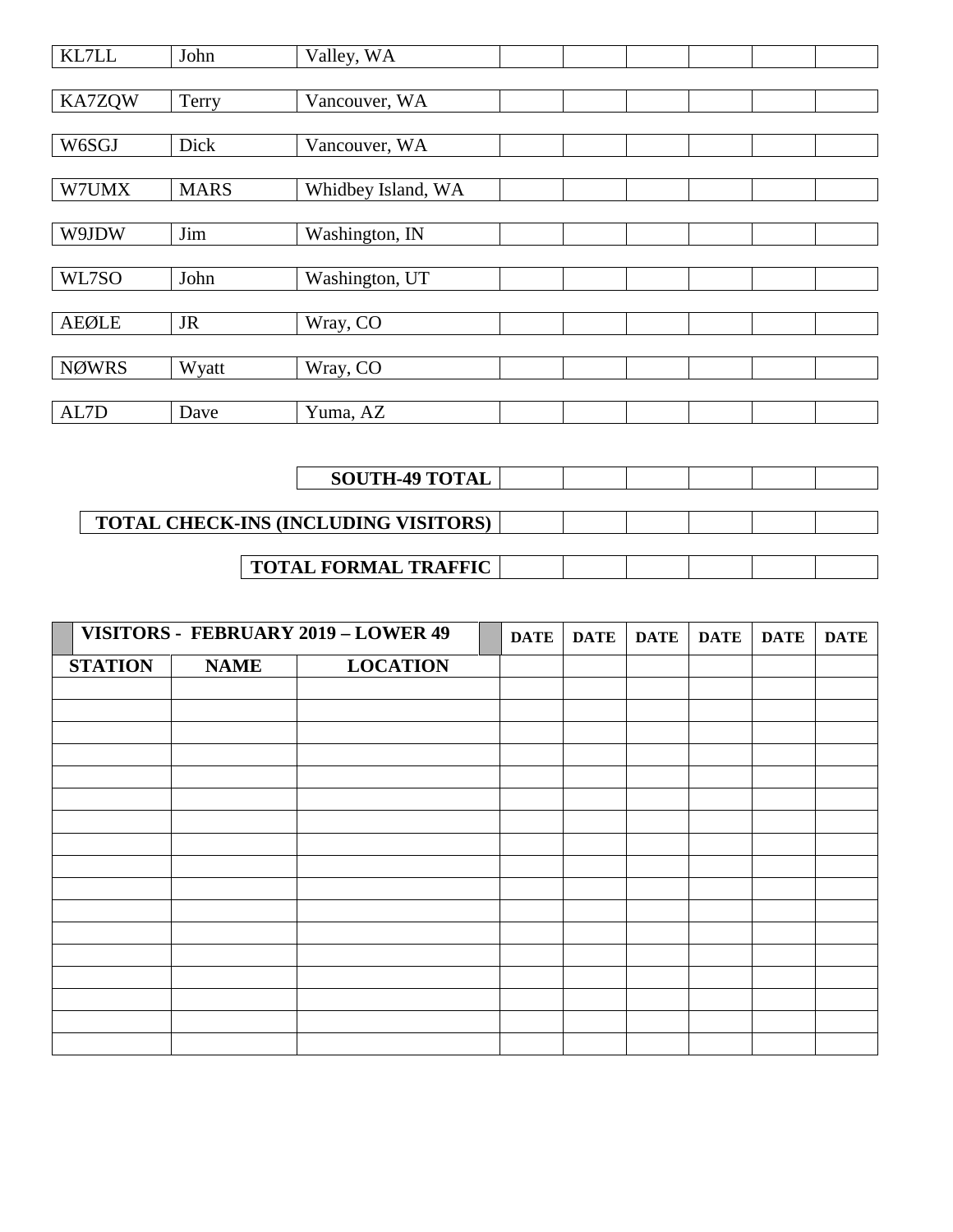| <b>ALASKA - FEBRUARY 2019</b> |                                                                                                                                           | <b>DATE</b>                                                                                                                                                                                                                                                                      | <b>DATE</b> | <b>DATE</b> | <b>DATE</b> | <b>DATE</b> | <b>DATE</b> |
|-------------------------------|-------------------------------------------------------------------------------------------------------------------------------------------|----------------------------------------------------------------------------------------------------------------------------------------------------------------------------------------------------------------------------------------------------------------------------------|-------------|-------------|-------------|-------------|-------------|
| <b>NAME</b>                   | <b>LOCATION</b>                                                                                                                           |                                                                                                                                                                                                                                                                                  |             |             |             |             |             |
|                               |                                                                                                                                           |                                                                                                                                                                                                                                                                                  |             |             |             |             |             |
|                               |                                                                                                                                           |                                                                                                                                                                                                                                                                                  |             |             |             |             |             |
|                               |                                                                                                                                           |                                                                                                                                                                                                                                                                                  |             |             |             |             |             |
|                               |                                                                                                                                           |                                                                                                                                                                                                                                                                                  |             |             |             |             |             |
| John                          | Anchorage, AK                                                                                                                             |                                                                                                                                                                                                                                                                                  |             |             |             |             |             |
|                               |                                                                                                                                           |                                                                                                                                                                                                                                                                                  |             |             |             |             |             |
|                               |                                                                                                                                           |                                                                                                                                                                                                                                                                                  |             |             |             |             |             |
|                               |                                                                                                                                           |                                                                                                                                                                                                                                                                                  |             |             |             |             |             |
|                               |                                                                                                                                           |                                                                                                                                                                                                                                                                                  |             |             |             |             |             |
| Mac                           | Central, AK                                                                                                                               |                                                                                                                                                                                                                                                                                  |             |             |             |             |             |
|                               |                                                                                                                                           |                                                                                                                                                                                                                                                                                  |             |             |             |             |             |
|                               |                                                                                                                                           |                                                                                                                                                                                                                                                                                  |             |             |             |             |             |
|                               |                                                                                                                                           |                                                                                                                                                                                                                                                                                  |             |             |             |             |             |
|                               |                                                                                                                                           |                                                                                                                                                                                                                                                                                  |             |             |             |             |             |
|                               |                                                                                                                                           |                                                                                                                                                                                                                                                                                  |             |             |             |             |             |
| Eric                          | Fairbanks, AK                                                                                                                             |                                                                                                                                                                                                                                                                                  |             |             |             |             |             |
|                               |                                                                                                                                           |                                                                                                                                                                                                                                                                                  |             |             |             |             |             |
|                               |                                                                                                                                           |                                                                                                                                                                                                                                                                                  |             |             |             |             |             |
|                               |                                                                                                                                           |                                                                                                                                                                                                                                                                                  |             |             |             |             |             |
|                               |                                                                                                                                           |                                                                                                                                                                                                                                                                                  |             |             |             |             |             |
|                               |                                                                                                                                           |                                                                                                                                                                                                                                                                                  |             |             |             |             |             |
|                               |                                                                                                                                           |                                                                                                                                                                                                                                                                                  |             |             |             |             |             |
| Rick                          | Glacier View, AK                                                                                                                          |                                                                                                                                                                                                                                                                                  |             |             |             |             |             |
|                               |                                                                                                                                           |                                                                                                                                                                                                                                                                                  |             |             |             |             |             |
|                               |                                                                                                                                           |                                                                                                                                                                                                                                                                                  |             |             |             |             |             |
|                               |                                                                                                                                           |                                                                                                                                                                                                                                                                                  |             |             |             |             |             |
|                               |                                                                                                                                           |                                                                                                                                                                                                                                                                                  |             |             |             |             |             |
| Delores                       | Juneau, AK                                                                                                                                |                                                                                                                                                                                                                                                                                  |             |             |             |             |             |
|                               |                                                                                                                                           |                                                                                                                                                                                                                                                                                  |             |             |             |             |             |
|                               |                                                                                                                                           |                                                                                                                                                                                                                                                                                  |             |             |             |             |             |
|                               |                                                                                                                                           |                                                                                                                                                                                                                                                                                  |             |             |             |             |             |
|                               |                                                                                                                                           |                                                                                                                                                                                                                                                                                  |             |             |             |             |             |
| Jim                           | Juneau, AK                                                                                                                                |                                                                                                                                                                                                                                                                                  |             |             |             |             |             |
|                               |                                                                                                                                           |                                                                                                                                                                                                                                                                                  |             |             |             |             |             |
| Bill                          | Juneau, AK                                                                                                                                |                                                                                                                                                                                                                                                                                  |             |             |             |             |             |
|                               |                                                                                                                                           |                                                                                                                                                                                                                                                                                  |             |             |             |             |             |
|                               |                                                                                                                                           |                                                                                                                                                                                                                                                                                  |             |             |             |             |             |
|                               |                                                                                                                                           |                                                                                                                                                                                                                                                                                  |             |             |             |             |             |
| Karen                         | Kasilof, AK                                                                                                                               |                                                                                                                                                                                                                                                                                  |             |             |             |             |             |
|                               | Art<br>John<br>Ron<br>Mark<br>Neal<br><b>Bruce</b><br>Debbie<br>Bob<br>Jerry<br>Jerry<br>Lynn<br>Robert<br>Ernie<br>Larry<br>Dave<br>Greg | Anchorage, AK<br>Anchorage, AK<br>Anchorage, AK<br>Caswell Lakes, AK<br>Empress, AB<br><b>Excursion Inlet, AK</b><br>Excursion Inlet, AK<br>Fairbanks, AK<br>Fairbanks, AK<br>Fairbanks, AK<br>Haines, AK<br>Juneau, AK<br>Juneau, AK<br>Juneau, AK<br>Juneau, AK<br>Kasilof, AK |             |             |             |             |             |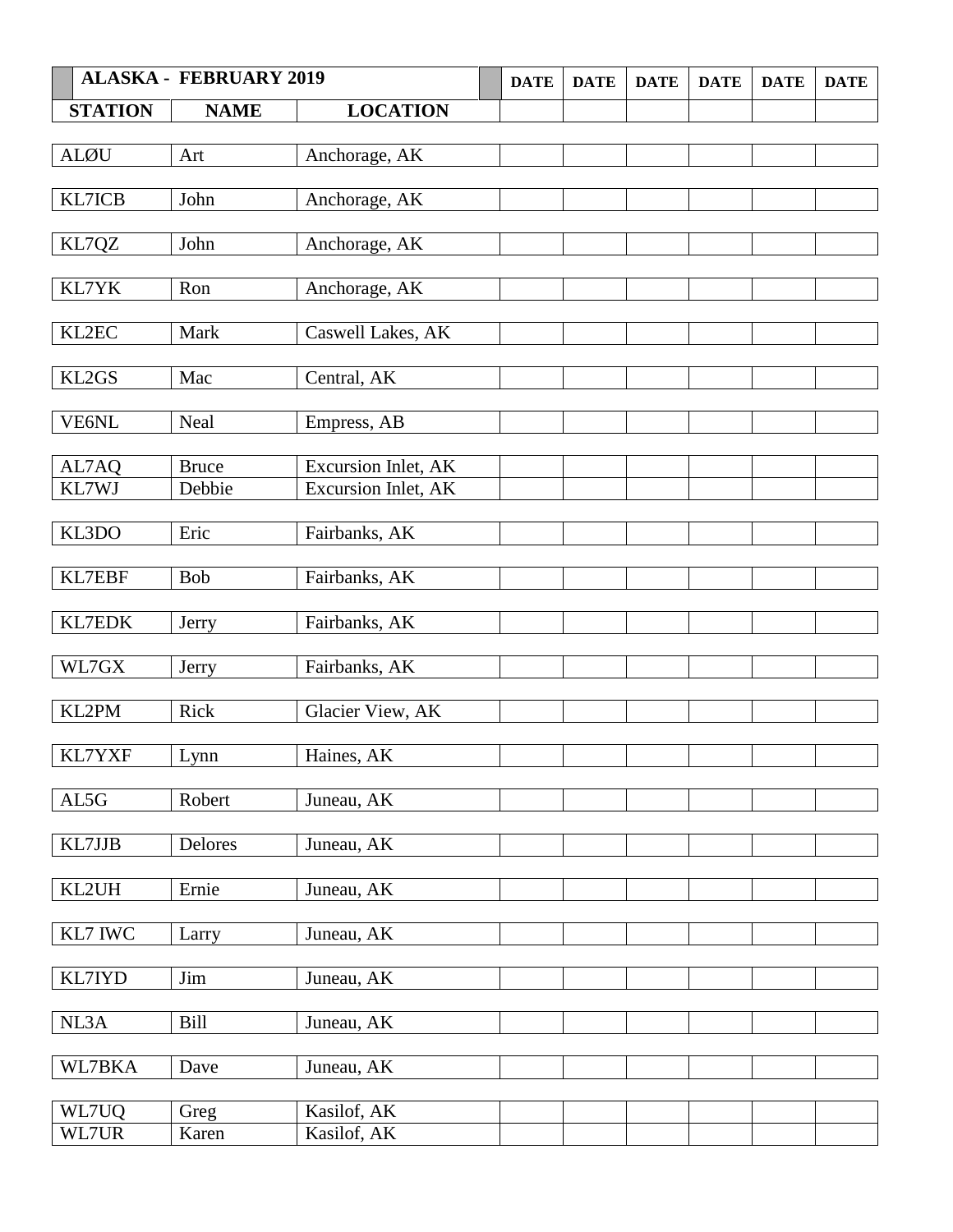| <b>KL4CA</b>                   | Saunya        | Ketchikan, AK              |  |  |  |
|--------------------------------|---------------|----------------------------|--|--|--|
| <b>KL4CB</b>                   |               |                            |  |  |  |
|                                | Allen         | Ketchikan, AK              |  |  |  |
|                                |               |                            |  |  |  |
| KL7GIH                         | Chris         | Ketchikan, AK              |  |  |  |
|                                |               |                            |  |  |  |
| KL7NC                          | Bob           | Ketchikan, AK              |  |  |  |
|                                |               |                            |  |  |  |
| NL7LL                          | Gary          | Ketchikan, AK              |  |  |  |
|                                |               |                            |  |  |  |
| WL7AUV                         | Leroy         | Ketchikan, AK              |  |  |  |
|                                |               |                            |  |  |  |
| AL7LW                          | Larry         | Nikiski, AK                |  |  |  |
| AL7LX                          | <b>Brenda</b> | Nikiski, AK                |  |  |  |
|                                |               |                            |  |  |  |
|                                |               |                            |  |  |  |
| <b>KL7JHR</b>                  | Dennis        | Ninilchik, AK              |  |  |  |
| KL7KL                          | Martha        | Ninilchik, AK              |  |  |  |
|                                |               |                            |  |  |  |
| KL7JFT                         | Don           | Palmer, AK                 |  |  |  |
| KL2FA                          | Carol         | Palmer, AK                 |  |  |  |
|                                |               |                            |  |  |  |
| N7FXX                          | Claude        | Palmer, AK                 |  |  |  |
|                                |               |                            |  |  |  |
| <b>KE7FXM</b>                  | Jimmy         | Prince of Wales Isl., AK   |  |  |  |
|                                |               |                            |  |  |  |
| AL6G                           | Mike          |                            |  |  |  |
|                                |               | Sitka, AK                  |  |  |  |
|                                |               |                            |  |  |  |
| <b>WA1FVJ</b>                  | Ed            | Soldotna, AK               |  |  |  |
|                                |               |                            |  |  |  |
|                                |               |                            |  |  |  |
| AL7AC                          | Will          | Sterling, AK               |  |  |  |
|                                |               |                            |  |  |  |
| KL3CV                          | Tim           | Sterling, AK               |  |  |  |
|                                |               |                            |  |  |  |
| WL7UP                          | Ward          | Sterling, AK               |  |  |  |
|                                |               |                            |  |  |  |
|                                |               |                            |  |  |  |
| KL7ST                          | Stanton       | Tok, AK                    |  |  |  |
|                                |               |                            |  |  |  |
| <b>KLØWX</b>                   | Hal           | Trapper Creek, AK          |  |  |  |
| <b>KL1AU</b>                   | Nancy         | Trapper Creek, AK          |  |  |  |
|                                |               |                            |  |  |  |
| AL <sub>4</sub> O              | Larry         | Valdez, AK                 |  |  |  |
| KL3SG                          | Dee           | Valdez, AK                 |  |  |  |
|                                |               |                            |  |  |  |
| KL1IO                          | Jim           | Valdez, AK                 |  |  |  |
|                                |               |                            |  |  |  |
| <b>KL1VQ</b>                   | <b>Bob</b>    | Wasilla, AK                |  |  |  |
| KL2NK                          | Tena          | Wasilla, AK                |  |  |  |
|                                |               |                            |  |  |  |
|                                |               |                            |  |  |  |
| <b>KL4AD</b>                   | Eric          | Wasilla, AK                |  |  |  |
|                                |               |                            |  |  |  |
| <b>KL7ILA</b><br><b>KL7IRE</b> | Mike<br>Zanna | Wasilla, AK<br>Wasilla, AK |  |  |  |